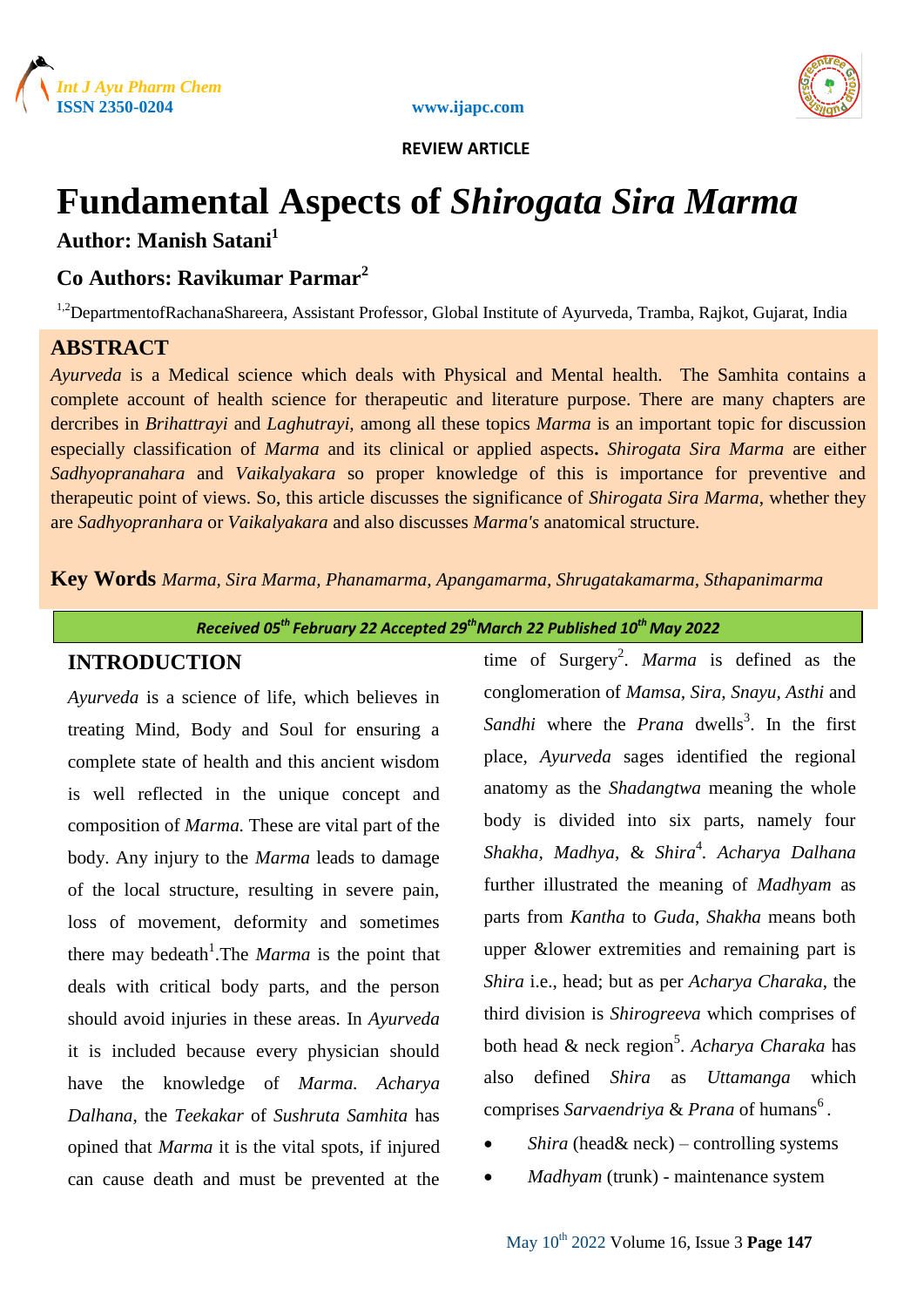





### **REVIEW ARTICLE**

 *Shakha* (extremities) - locomotors system As per opinion of different *Acharya*, *Shira* is most important as compared to *Madhyama* and *Shakha*. *AcharyaSushruta* mentioned five *Marmavastu* (*Mamsa, Sira, Snayu, Asthi* and *Sandhi*) but *Acharya Vagbhatta* has also mentioned *Dhamani* as a sixth *Marmavastu*7,8. *Sira* is main *Marmavastu* as compare to others. There are four *Marma* in *Shirogata Sira Marma* these are as follows.

- *1. Phana Marma*
- *2. Apanga Marma*
- *3. Shringataka Marma*
- *4. Sthapani Marma*

### **Aim and Objectives**

1. To compile and find out the references related to *Shirogata Sira Marma* in *Samhita*.

|  | Table 1 Description of Phana Marma |  |  |
|--|------------------------------------|--|--|
|--|------------------------------------|--|--|

2. To Understand and discuss the concept of *Shirogata Sira Marma* in *Samhita* and Co-relate with modern anatomy.

### **MATERIALS AND METHODS**

1. The literary material related to the *Shirogata Sira Marma* has been collected from various text books of *Ayurvedic Samhita*.

2. Modern anatomy text books, articles and papers published in indexed journals related to regional anatomy of head region which are relevant to the present study*.*

*Phana Marma***9, 10, 11, 12, 13, 14, 15, 16, 17**

Table no. 1

*Phana Marma* is considered by both *Acharya Sushruta* and *Vagbhata* where it is classified under *Vaikalyakara Marma* and *Sira Marma*<sup>18</sup> .

| Number           |                                | 02                                                                                                |
|------------------|--------------------------------|---------------------------------------------------------------------------------------------------|
| Measurement      |                                | $1/2$ Angula <sup>10</sup>                                                                        |
|                  | Shadanga Anusara               | $\textit{Shirogata}^{\text{IT}}$                                                                  |
| <b>Types</b>     | Marma Vastuanusara             | Sira Marma <sup>12</sup>                                                                          |
|                  | Vikalpa Anusara                | Vaikalyakar Marma <sup>13</sup>                                                                   |
| Location         |                                | Sushruta: Marma is situated interior to the Nasal cavity <sup>14</sup>                            |
|                  |                                | <i>AstangaHrdaya</i> : On either side of the nostrils, <sup>15</sup> adjoining the opening of the |
|                  |                                | ears, inside the throat.                                                                          |
|                  |                                | AstangaSangraha: inner to throat, on either side of the Ghranamarga and in                        |
|                  |                                | relation to part of $karna^{16}$                                                                  |
| Effect on injury |                                | GandhaAgyan (Loss of Perception of Smell) <sup>17</sup>                                           |
|                  | Regional anatomy <sup>18</sup> | D.P.H. Sharma-Olfactory nerves                                                                    |
|                  |                                | Dr.Ghanekar- Olfactory region of nasal cavities                                                   |
|                  |                                | Dr. R.R. Pathak $-$ interior to the nasal cavity above to the auditory tube                       |
|                  |                                | Dr.V.S. Patil-Olfactory bulb with its terminals                                                   |

Injury at this *Marma* leads to the disability referred as *Gandhaagyan* (Anosmia). Anosmia is always because of involvement of olfactory nerve, better to consider *Phanamarma* as *Snayu Marma* rather than *Sira Marma*. Anatomical structures underlying this *Marma* are credibly cribriform plate, olfactory nerve, and olfactory bulb.

# *Apanga Marma***19,20,21**

Table no. 2

May 10th 2022 Volume 16, Issue 3 **Page 148** *Apanga* are among the *Vaikalyakara Marma*<sup>22</sup>and *Sira Marma* of *Shira* which causes Blindness &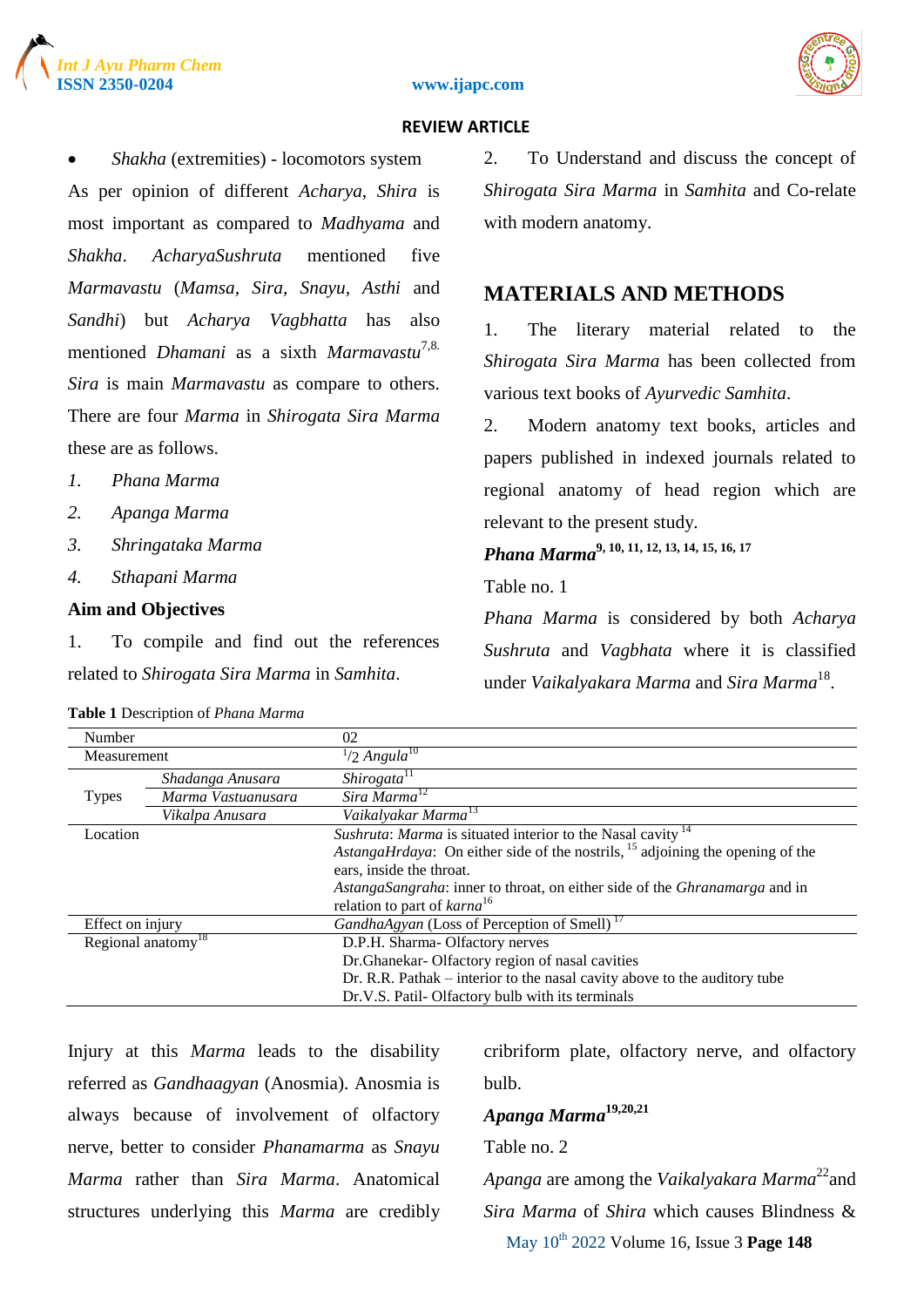



### **ISSN 2350-0204 www.ijapc.com**

### **REVIEW ARTICLE**

Impaired vision<sup>23</sup>. The Lacrimal glands should be considering as deep point at the site of *Apanga Marma* but superficially there are so many **Table 2** Description of *Apanga Marma*

structure that can be co-relate such as optic nerve, ciliary nerve, lacrimal nerve, abducent nerve, zygomatic temporal vessels $^{24}$ .

| Number                                      |                    | 02                                                                         |  |
|---------------------------------------------|--------------------|----------------------------------------------------------------------------|--|
| Measurement                                 |                    | $1/2$ Angula                                                               |  |
| <b>Types</b>                                | Shadanga Anusara   | Shirogata                                                                  |  |
|                                             | Marma Vastuanusara | Sira Marma Dhamani marma (Acco. to Vagbhatta)                              |  |
|                                             | Vikalpa Anusara    | VaikalyakarMarma                                                           |  |
| Location                                    |                    | It is situated below the tail-end of the eyebrow lateral to the eyes. $21$ |  |
| Effect on injury                            |                    | Aandhya (Blindness) & Drishti Upaghaata (impaired vision)                  |  |
| Regional anatomy <sup><math>22</math></sup> |                    | D.P.H. Sharma- Outer Canthi.                                               |  |
|                                             |                    | Dr. Ghanekar and Dr. D.G.thatte - Zygomatic temporal vessels.              |  |
|                                             |                    | Dr. R.R. Pathak - Optic Nerve, ciliary nerve, Lacrimal nerve,              |  |
|                                             |                    | Abducent nerve.                                                            |  |
|                                             |                    | Dr.V.S. Patil-Lacrimal gland                                               |  |

### *Shringataka Marma***25,26,27,28,29** (Table no. 3)

*Shringataka Marma* is one of the important *Shirogata Sira Marma* but *Acharya Vagbhatta*  considers as a *Dhamani Marma* besides that it is the *Sadhyopranahara Marma*<sup>30</sup>. Though all the elements which comprise a *Marma* i.e. *Sandhi* (joints), *Mamsa* (muscles), *Asthi* (bones) and *Snayu* (ligaments and tendons) are all present in the site of these *Marma*, they are predominant in the *Sira* (blood vessels, veins) components making up the *Shringaataka Marma*, therefore they are *Sira Marma*. As *Shringaataka Marma* gets affected, the impact of injury will mainly include the veins of the head compared to the degree of damage caused to other tissues, mainly those connected to the sense organs. The predominant anatomical structures are Cavernous and inter-cavernous sinuses. Other structures are ophthalmic nerve, supra orbital artery.

|                                                 | Table 3 Description of Sringataka Marma              |                                       |                                                                               |
|-------------------------------------------------|------------------------------------------------------|---------------------------------------|-------------------------------------------------------------------------------|
| Number                                          |                                                      | $04^{26}$                             |                                                                               |
| Measurement                                     |                                                      | 04 Angula                             |                                                                               |
|                                                 | Shadanga Anusara                                     | <i>Shirogata</i>                      |                                                                               |
| Types <sup><math>27</math></sup>                | Marma Vastuanusara                                   |                                       | SiraMarma & DhamaniMarma (Acco. To Acharya Vagbhatta)                         |
|                                                 | Vikalpa Anusara                                      | Sadhyopraanahara Marma                |                                                                               |
| Location <sup>28</sup>                          |                                                      |                                       | It is located at the meeting place of orifices of the tongue, nose, eyes, ear |
|                                                 |                                                      | and palate                            |                                                                               |
| Effect on injury                                | 29                                                   | Immediate death                       |                                                                               |
| Regional anatomy <sup>30</sup>                  |                                                      |                                       | Dr.Ghanekar and Dr. R.R. Pathak - Confluence of Cavernous and                 |
|                                                 |                                                      | inter cavernous sinuses.              |                                                                               |
|                                                 |                                                      | Dr.V.S. Patil- Cavernous Sinus        |                                                                               |
|                                                 | Sthapani Marma <sup>31,32,33,34,35,36,37</sup>       |                                       | attached to the crista galli, supraorbital and                                |
| Table no. 4                                     |                                                      |                                       | supratrochlear artery, anterior facial vein. Other                            |
|                                                 | Sthapani Marma is a Vishalyaghna Marma and           |                                       | structures are supra orbital nerve, frontal bone.                             |
| <i>Shirogata Sira Marma</i> which is located in |                                                      | Sthapani Marma is a Vishalyagna Marma |                                                                               |
| between the eyebrows. Predominant anatomical    |                                                      |                                       | because of that the person lives as long as the                               |
|                                                 | structure is anterior end of superior sagittal sinus |                                       |                                                                               |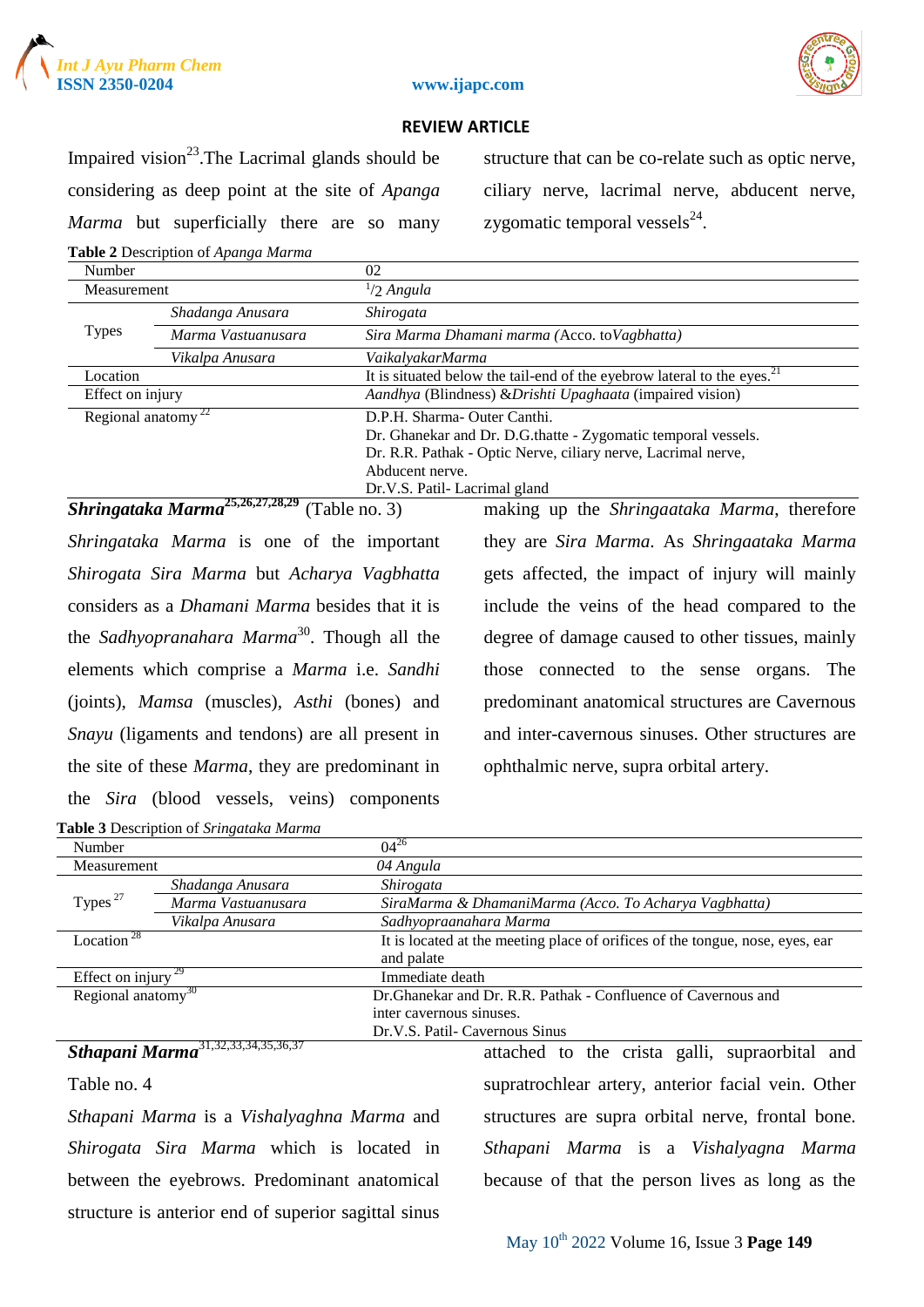



#### **ISSN 2350-0204 www.ijapc.com**

### **REVIEW ARTICLE**

*Shalya* (foreign body) has not been removed from the *Marma* site wherein it had been impacted.

| Number                         |                    | $_{01}$                                                       |  |
|--------------------------------|--------------------|---------------------------------------------------------------|--|
| Measurement                    |                    | $\frac{1}{2}$ Angula <sup>33</sup>                            |  |
|                                | Shadanga Anusara   | Shirogata <sup>34</sup>                                       |  |
| <b>Types</b>                   | Marma Vastuanusara | Sira Marma <sup>35</sup>                                      |  |
|                                | Vikalpa Anusara    | Vishalyaghna Marma                                            |  |
| Location $36$                  |                    | It is situated between the two eyebrows.                      |  |
| Effect on injury $37$          |                    | Death when Foreign body impacted in them is removed.          |  |
| Regional anatomy <sup>38</sup> |                    | D.P.H. Sharma- Frontal emissary veins.                        |  |
|                                |                    | Dr. Ghanekar and Dr. R.R. Pathak- Glabella (Frontal veins are |  |
|                                |                    | found to joining the sinus lying behind it).                  |  |
|                                |                    | Dr.V.S. Patil-Anterior facial vein                            |  |

# **Table 4** Description of *Sthapani Marma*

### **DISCUSSION**

This is a Conceptual study of *Sira Marma* and *Dhamani Marma* of *Shira*. These *Marma* are 04 in number although these come under the *Vaikalyakar Marma, Vishalyaghna Marma and Sadhyopraanahara Marma.* These are *Sira Marma* so that these is plenty of blood circulation if any injury happens to this region maybe that's why our *Acharya* given more importance to these *Marma* even though in the present era Road traffic injury are very common so, it should be kept in our mind for prevent injuries to the vital point of head especially *Sira Marma*.

### **CONCLUSION**

Surgeons should have proper knowledge of all the *Marma* either *Shirogata* or else but it should be better knowledge of *Shirogata Sira Marma* because during any surgical procedure bleeding from artery or vein can interfere during the procedure/operation that's why properly knowledge of *Sira Marma* can prevent such complication. *Shirogata Sira Marma* are mainly associated either with brain function or sense organ so that injury to the *Marma* can do

permanent damage to the person.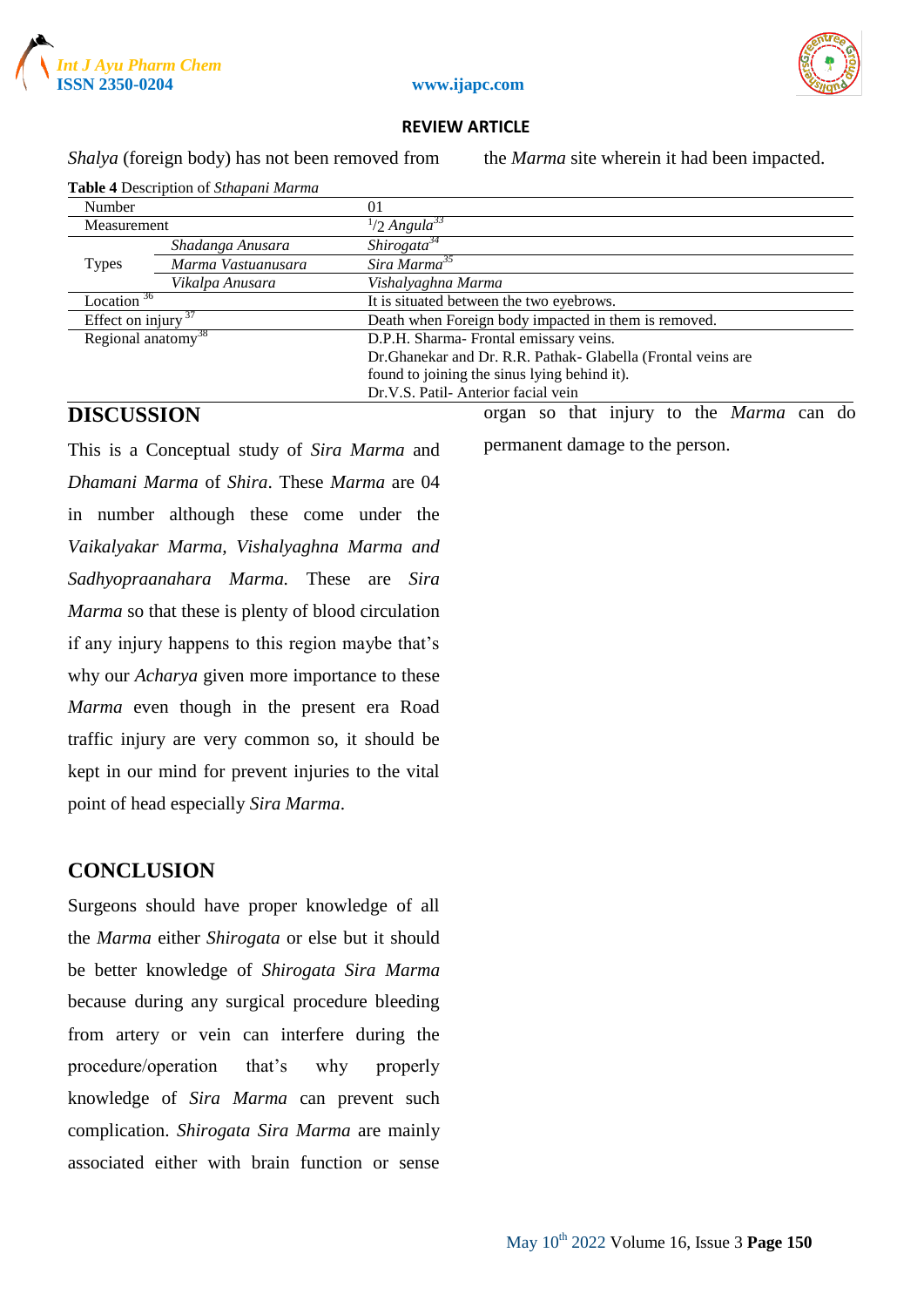





#### **REVIEW ARTICLE**

### **REFERENCES**

1. Sushruta Samhita shareerasthana chapter 6/22 PriyaVrat Sharma. Chaukambha Vishvabharti Prakaashana Varanasi

2. Sushruta Samhita shareerasthana chapter 6/01 PriyaVrat Sharma. Chaukambha Vishvabharti Prakaashana Varanasi

3. Sushruta Samhita shareerasthana chapter 6/15 PriyaVrat Sharma. Chaukambha Vishvabharti Prakaashana Varanasi

4. Sushruta Samhita shareerasthana chapter 6/04 PriyaVrat Sharma. Chaukambha Vishvabharti Prakaashana Varanasi

5. Charak Samhita shareerasthana chapter 7/04 PriyaVrat Sharma. Chaukambha Vishvabharti Prakaashana Varanasi

6. Charak Samhita Chikitsasthana chapter 26/02 PriyaVrat Sharma. Chaukambha Vishvabharti Prakaashana Varanasi

7. Sushruta Samhita shareerasthana chapter 6/03 PriyaVrat Sharma. Chaukambha Vishvabharti Prakaashana Varanasi

8. Astang Hrdaya shareerasthana chapter 4/22 *Shastrihari Sadashiv Haridas Chaukhamba*  Sanskrit Series, *Varanasi.*

9. Sushruta Samhita shareerasthana chapter 6/17 PriyaVrat Sharma. Chaukambha Vishvabharti Prakaashana Varanasi

10. Sushruta Samhita shareerasthana chapter 6/06 PriyaVrat Sharma. Chaukambha Vishvabharti Prakaashana Varanasi

11. Sushruta Samhita shareerasthana chapter 6/04 PriyaVrat Sharma. Chaukambha Vishvabharti Prakaashana Varanasi

12. Sushruta Samhita shareerasthana chapter 6/27 PriyaVrat Sharma. Chaukambha Vishvabharti Prakaashana Varanasi

13. Sushruta Samhita shareerasthana chapter 6/03 PriyaVrat Sharma. Chaukambha Vishvabharti Prakaashana Varanasi

14. Astanghrdaya Samhita shareerasthana chapter 4/29, Dr. Brahmanand Tripathi, Chaukhambha publishing house, New delhi

15. Astangsangraha Samhita shareerasthana chapter 7/37, Shivprasadsharma, chaukhambha Sanskrit series, Varanasi

16. Sushruta Samhita shareerasthana chapter 6/27 PriyaVrat Sharma. Chaukambha Vishvabharti Prakaashana Varanasi

17. Prof.J.N. Mishra, MARMA and its MANAGEMENT, Chaukhambha Orientalia, A House of Oriental and Antiquarian Books, Varanasi.

18. Sushruta Samhita shareerasthana chapter 6/23 PriyaVrat Sharma. Chaukambha Vishvabharti Prakaashana Varanasi

19. Sushruta Samhita shareerasthana chapter 6/27 PriyaVrat Sharma. Chaukambha Vishvabharti Prakaashana Varanasi

20. Sushruta Samhita shareerasthana chapter 6/27 PriyaVrat Sharma. Chaukambha Vishvabharti Prakaashana Varanasi

21. R.R Pathak, Marma Vigyana, 1 steditionChaukhambha Sanskrit Series Office Varanasi,1949.

May 10th 2022 Volume 16, Issue 3 **Page 151** 22. Sushruta Samhita shareerasthana chapter 6/27 PriyaVrat Sharma. Chaukambha